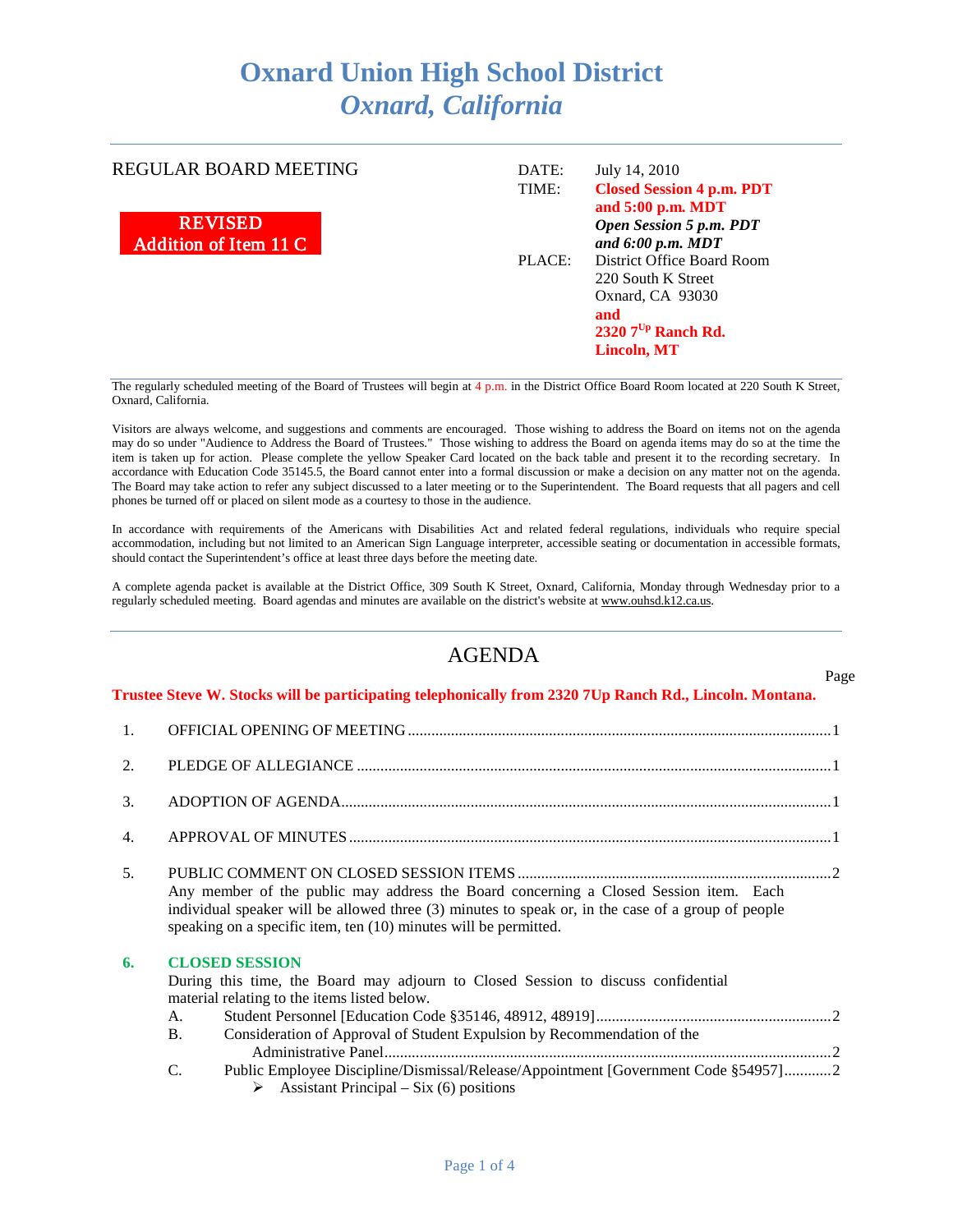Board Meeting Agenda July 14, 2010

Page

## **6. CLOSED SESSION-Continued**

- 1. Property: North of Camino Del Sol, east of Rose Ave., V.C. Parcel 214-0-020- 595...................................................................................................................................2 Agency Negotiator: Randy Winton, Assistant Superintendent-Business Services Negotiating Parties: Rf and Jw Maulhardt Trust Under Negotiation: Instruction to agency negotiator on price and terms.
- 2. Property: North of Wooley Road east of Harbor Blvd., V.C. Parcel 188-0-110- 325...................................................................................................................................2 Agency Negotiator: Randy Winton, Assistant Superintendent-Business Services Negotiating Parties: Ann C. Diacos Trust and Helen M. Cooluris Trust Under Negotiation: Instruction to agency negotiator on price and terms.
- 3. Property: Kawaguchi Trust Property Teal Club Road, North of Teal Club Road, South of Doris Avenue., V.C. Parcel 183-0-070-125 and The Henson/Anderson Trust, V.C. Parcel 183-0-070-060, 183-0-070-070, 183-0-070-090 and 183-0- 070-140...............................................................................................................................3 Agency Negotiator: Randy Winton, Assistant Superintendent-Business Services Negotiating Parties: Kawaguchi Trust and Henson/Anderson Trust Under Negotiation: Instruction to agency negotiator on price and terms.
- 4. Property: Northeast corner of Rice Ave. & Channel Islands Blvd., V.C. Parcel 220-0-0300-025; 045; 145 ..................................................................................................3 Agency Negotiator: Randy Winton, Assistant Superintendent-Business Services Negotiating Parties: Channel Islands Associates Under Negotiation: Instruction to agency negotiator on price and terms.
- 5. Property: 4646 Adolfo Road, Camarillo, V.C. Parcel 160-0-050-235................................3 Agency Negotiator: Randy Winton, Assistant Superintendent-Business Services Negotiating Parties: Leonard and Monica Teyssier Family Trust Under Negotiation: Instruction to agency negotiator on price and terms.

| 7. | (Approximate time $-5:30$ p.m.)                                                    |
|----|------------------------------------------------------------------------------------|
| 8. | <b>STUDY ITEMS: Update and Discussion Regarding Facilities/Site-Related Issues</b> |
|    | Board of Trustees Rating of Possible New High School Site Locations<br>$\bullet$   |

- Update Regarding Facilities Master Plan..........................................................................................8
- Update Regarding Request for Proposal for Architect for Swimming Pool at Hueneme and Adolfo Camarillo High Schools.................................................................................................9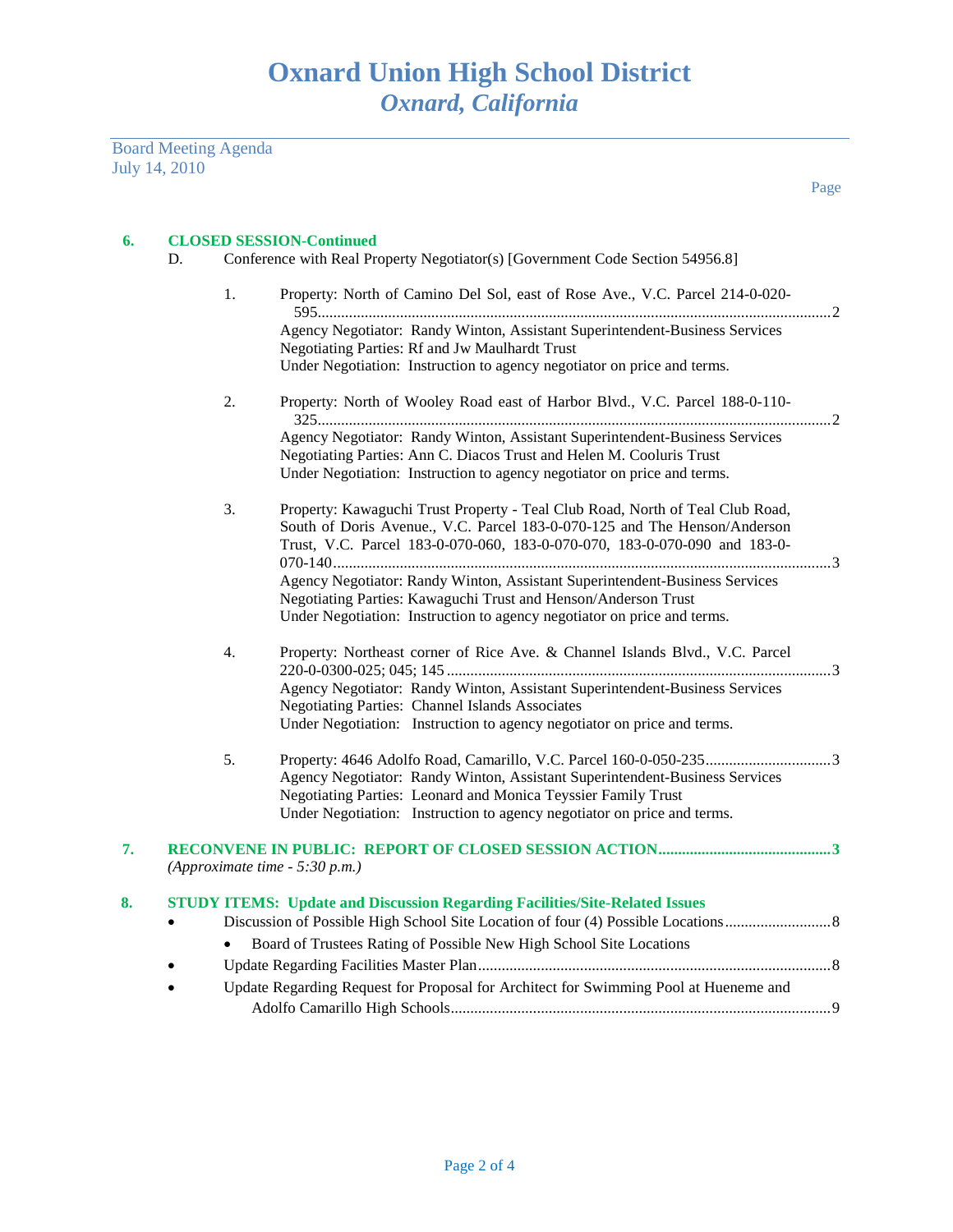## Board Meeting Agenda July 14, 2010

|     |           |                                                                                                                                                                                                                                                                                                                                                                                                                                                                                                                                                                            | Page |
|-----|-----------|----------------------------------------------------------------------------------------------------------------------------------------------------------------------------------------------------------------------------------------------------------------------------------------------------------------------------------------------------------------------------------------------------------------------------------------------------------------------------------------------------------------------------------------------------------------------------|------|
| 9.  |           |                                                                                                                                                                                                                                                                                                                                                                                                                                                                                                                                                                            |      |
|     |           | Those persons wishing to address the Board may do so at this time by completing a yellow<br>Speaker Card, located on the back table, and presenting it to the recording secretary. Please<br>address your comments to the Board President. Individual presentations are limited to three (3)<br>minutes each, or in the case of a group of people speaking on a specific item, ten (10) minutes<br>will be permitted. Please refer to the complete text of Oxnard Union High School District<br>Board Policy 910: Procedures for Communicating with the Board of Trustees. |      |
| 10. |           |                                                                                                                                                                                                                                                                                                                                                                                                                                                                                                                                                                            |      |
|     |           | Public Hearing for Board to review and consider the Categorical Flexibility Transfer<br>2010-2011 Fiscal Year to consider and respond to all comments received by the District<br>related thereto                                                                                                                                                                                                                                                                                                                                                                          |      |
| 11. |           | <b>SUPERINTENDENT'S REPORTS</b>                                                                                                                                                                                                                                                                                                                                                                                                                                                                                                                                            |      |
|     | А.        |                                                                                                                                                                                                                                                                                                                                                                                                                                                                                                                                                                            |      |
|     | Β.        |                                                                                                                                                                                                                                                                                                                                                                                                                                                                                                                                                                            |      |
|     | C.        | Mexican Education-Connection with North America Presented by Mexican Counsel                                                                                                                                                                                                                                                                                                                                                                                                                                                                                               |      |
| 12. |           | <b>CONSENT CALENDAR</b>                                                                                                                                                                                                                                                                                                                                                                                                                                                                                                                                                    |      |
|     | А.        |                                                                                                                                                                                                                                                                                                                                                                                                                                                                                                                                                                            |      |
|     | <b>B.</b> | Consideration of Approval of Student Expulsion by Voluntary Agreement of the School<br>Principal, the Student, and the Students' Parent/Guardian, as per Board Policy 5144,                                                                                                                                                                                                                                                                                                                                                                                                |      |
|     | C.        | Consideration of Approval of Non-Public School Placement for Student Case Number<br>Thirty-one, 09-10 and Student Case Numbers One to Four, 10-11, According to the<br>Recommendation of the Student's IEP Team and the Director of Special Education 5                                                                                                                                                                                                                                                                                                                    |      |
|     | D.        | Consideration of Waiver of California High School Exit Exam (CAHSEE) Requirements                                                                                                                                                                                                                                                                                                                                                                                                                                                                                          |      |
|     | Е.        |                                                                                                                                                                                                                                                                                                                                                                                                                                                                                                                                                                            |      |
|     | F.        |                                                                                                                                                                                                                                                                                                                                                                                                                                                                                                                                                                            |      |
|     | G.        | Consideration of Approval of Quarterly Report of Administrative Regulation 1312(a) –                                                                                                                                                                                                                                                                                                                                                                                                                                                                                       |      |
|     | Η.        | Consideration of Adoption of Resolution No. 10-51, Authorizing the Issuance and Sale of<br>General Obligation Bonds, 2004-Election, Series A, in the Principal Amount of Not to                                                                                                                                                                                                                                                                                                                                                                                            |      |
|     | I.        | Consideration of Adoption of Resolution No. 10-47, Resolution in Support of the                                                                                                                                                                                                                                                                                                                                                                                                                                                                                            |      |
|     | J.        | Consideration of Adoption of Resolution No. 10-49, Establishing a 2004 Measure H                                                                                                                                                                                                                                                                                                                                                                                                                                                                                           |      |
|     | K.        | Consideration of Adoption of Resolution No. 10-50, Establishing a 2004 Measure H Bond                                                                                                                                                                                                                                                                                                                                                                                                                                                                                      |      |
|     | L.        | Consideration of Adopting an Approved List of Memberships, Conferences, Workshops or                                                                                                                                                                                                                                                                                                                                                                                                                                                                                       |      |
|     | M.        | Consideration of Approval of Renewal of Amended Financial Advisory Services                                                                                                                                                                                                                                                                                                                                                                                                                                                                                                |      |
|     | N.        | Consideration of Approval to Purchase Concession/Press Box Modular Building from<br>American Modular Systems Utilizing Santa Rita Union School District Piggyback Bid 6                                                                                                                                                                                                                                                                                                                                                                                                    |      |